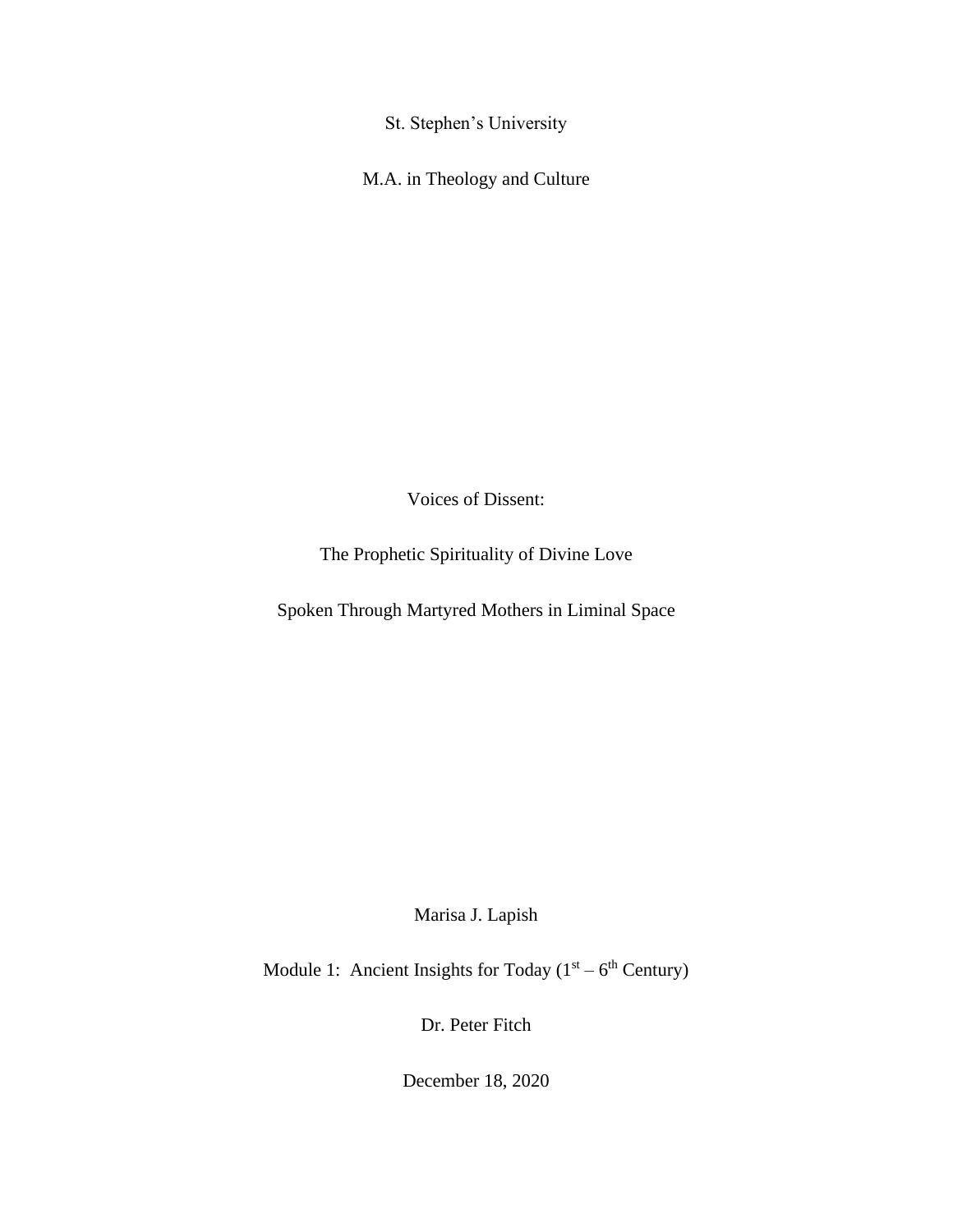# Voices of Dissent:

The Prophetic Spirituality of Divine Love Spoken Through Martyred Mothers in Liminal Space

# I. Introduction

- A. Brueggemann quote
- B. Thesis: Perpetua and Felicitas as dissenting prophetic voices of spirituality of divine love in liminal space of martyrdom observed in the *Acts of Perpetua and Felicitas* in Greco-Roman context
- II. Background: Culture, Class and Space
	- A. Women and social class categories Corley
	- B. Public versus Private Space Rosaldo, Torjesen, Swan
		- 1. Male/Female
		- 2. Honor/Shame
	- C. Liminal Space Turner, Neumann
- III. Martyred Mothers: Perpetua and Felicitas
	- A. *The Acts of Perpetua and Felicitas* Kirby, Dronke, Gonzalez, Rea and Clarke
	- B. Spirituality of martyrs Sittser
	- C. Power and Gender Rea and Clarke
	- D. Felicitas Kirby, Dronke, Gonzalez, Penner
		- 1. Slavery to freedom
		- 2. Co-suffering divine love
	- E. Perpetua Kirby, Dronke, Gonzalez, Sittser, Torjesen, Rea and Clarke
		- 1. Prominence to prison advocate
		- 2. Dreams and visions
		- 3. Prophet of resistance, advocate, encourager of a beloved "new humanity"
		- 4. Social transformation of space
- IV. Concluding Thoughts
	- A. Prophetic voice as witness to Greco-Roman society Olson, Stark
	- B. Prophetic voice of spirituality to Church Pennington, Swan, Brueggemann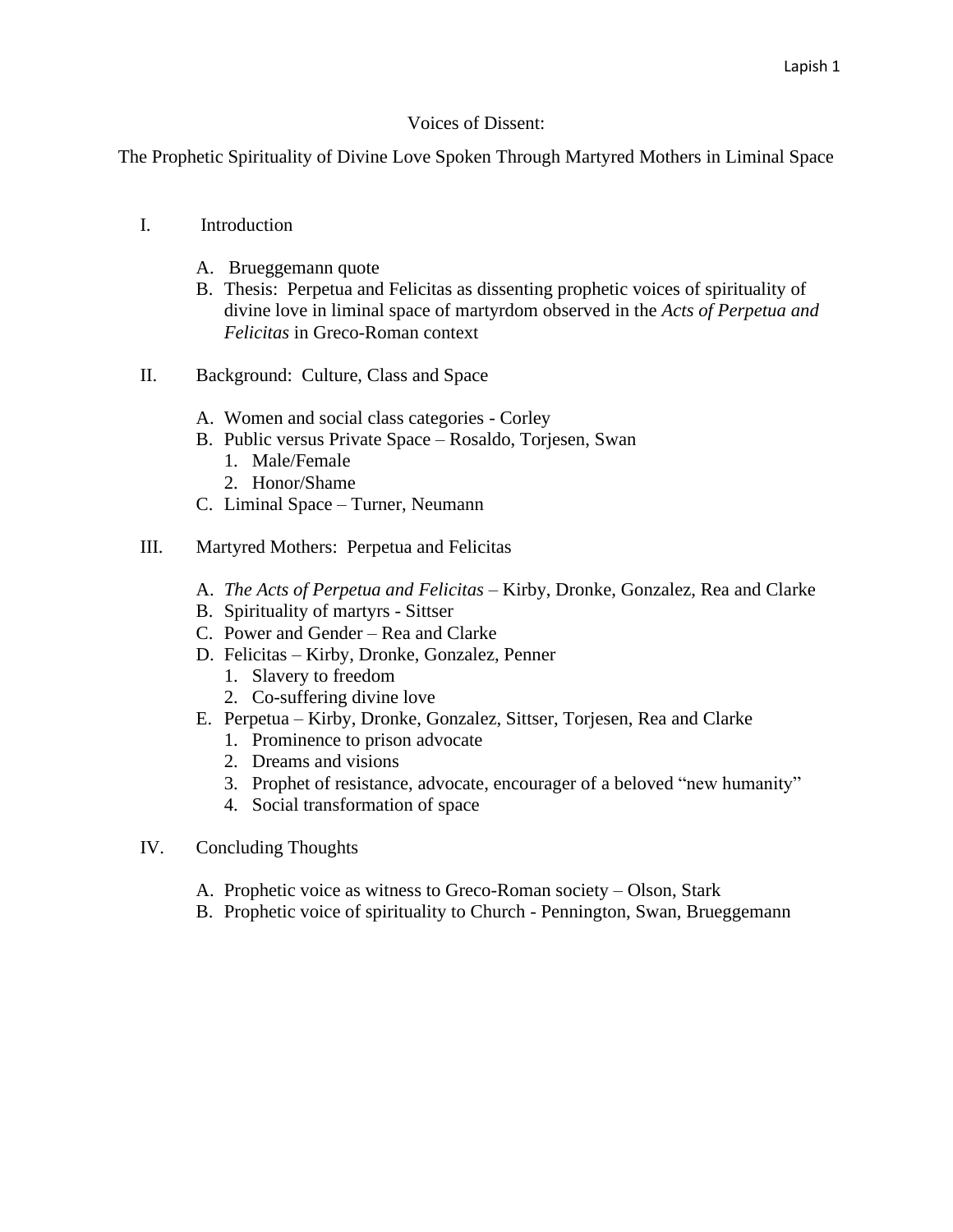#### Introduction

The prophet is engaged in a battle for language, in an effort to create a different epistemology out of which another community might emerge. The prophet is not addressing behavioral problems. He is not even pressing for repentance. He has only the hope that the *ache* of God could penetrate the *numbness* of history.<sup>1</sup>

Perhaps the ache was even deeper for the prophets whose language was rarely heard as they lived marginally in patriarchal Roman society and Church in the first five centuries of Christianity. We strain to hear female voices even today in textbooks and primary sources, their voices still scant and hushed, still silenced by lack of bold print. But the minority human voice, says Brueggemann, is one that while suffering and marginalized, prophetically reveals the transcendent voice of God.<sup>2</sup> These voices penetrate the "numbness of history" with an honesty articulating the negativity of fear, shame, and pain through lament, and with a hopefulness punctuating the subversive yearning that refuses to accept the majority experience as reality.<sup>3</sup> As we read stories from the margins we hear God's voice of co-suffering love.

 In this paper, I will accentuate the female voices of Perpetua and Felicitas as prophetic language of divine love in the context of their story of martyrdom. To do this, I will examine their voices as dissent in the liminal spaces their stories of spirituality occupied in the Greco-Roman context through the hagiographic literary work, *The Acts of Perpetua and Felicitas*.

<sup>1</sup> Walter Brueggemann, *The Prophetic Imagination* (Minneapolis: Fortress Press, 2012), 55.

 $<sup>2</sup>$  Ibid., 36.</sup>

<sup>3</sup> Ibid., 65.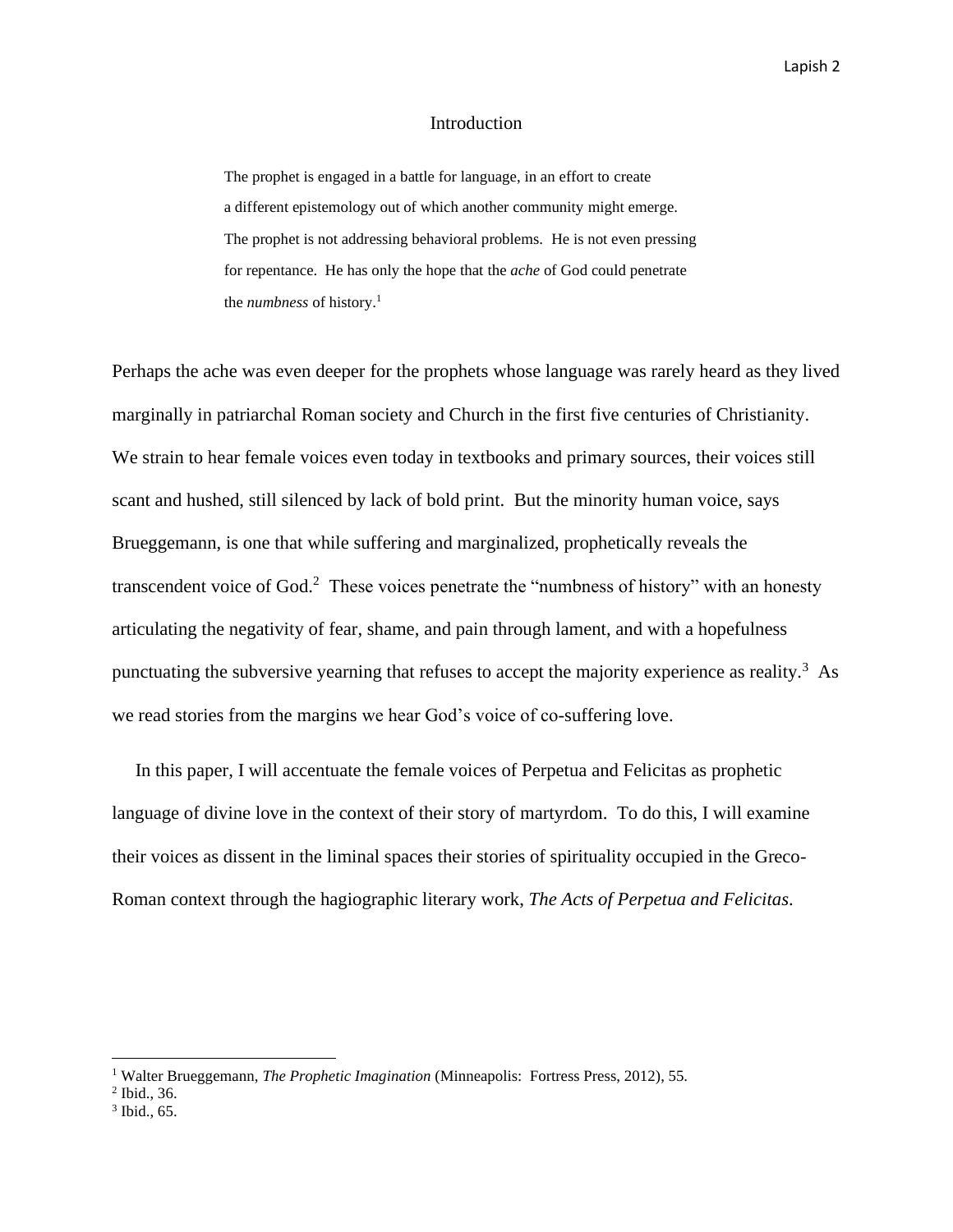### Background: Culture, Class, and Space

 The apparent scarcity of recorded female stories during the first centuries of Christianity mirrors the socio-cultural milieu of the Roman Empire of that era, specifically reflecting the prevailing attitudes toward women and their position in a patriarchal society. In Greco-Roman society during this era, there existed several social class categories for women: aristocratic women, freedwomen, free women, and slave women. The one major contrast governing a woman's place in Greco-Roman society, whatever her income or social class, was the distinction between "public" and "private" space.<sup>4</sup>

 In Greco-Roman society, men freely occupied open, public space of law courts, marketplace, and the arts, whereas respectable women were limited to the domestic, private space to handle household affairs. Women who had freer access to the "public" sphere were slaves, prostitutes, and courtesans.<sup>5</sup> These categories of public and private space determined characterization of females in society. Ideally, a virtuous woman was a "private" woman, characterized by domestic activity and her love for her husband and children. Contrarily, the "public" woman was characterized by the vices of prostitutes, slaves, and courtesans. 6 Culturally, maleness itself functioned as the symbol for honor whereas a woman's honorability was demonstrated by shame. "In this sexual division of moral labor, honor was considered an aspect of male nature expressed in a natural desire for precedence and an aggressive sexuality. Shame, the defining quality of womanhood, was indicated by passivity, subordination, and seclusion in the

<sup>4</sup> Kathleen E. Corley, *Private Women, Public Meals: Social Conflict in the Synoptic Tradition* (Peabody, MA: Hendrickson Publishers, 1993), 11-15.

<sup>5</sup> Michelle Z. Rosaldo, "The Use and Abuse of Anthropology: Reflections on Feminism in Cross-Cultural Understanding", *Signs* 5, (1980): 389-417.

 $6$  Corley, 17.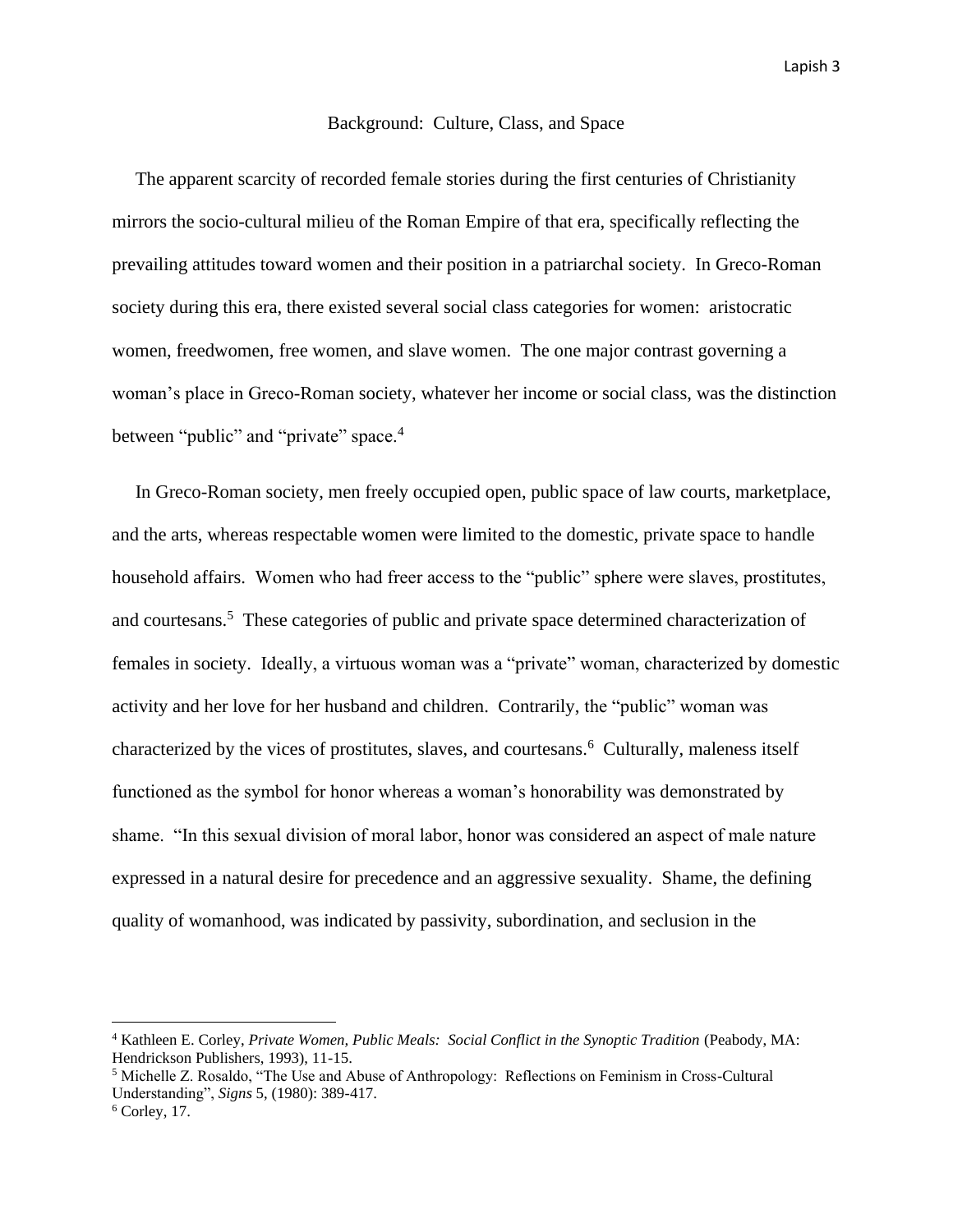household."<sup>7</sup> For almost two hundred years, Christianity had functioned as an "egalitarian family culture" within the private space of household, but gradually by the third century it was shifting into a public religion.<sup>8</sup> How were Christian women who were called to be countercultural prophetic witnesses of Jesus Christ to respond as they came into conflict with the Greco-Roman gender-based ideology of space with its distinct male and female virtues? In the words of symbolic anthropologist, Victor Turner, one might say that these Christian women existed "betwixt and between"—occupying liminal space.<sup>9</sup>

 Neumann explains liminal space as "a condition of being betwixt and between socially established categories…a condition of being suspended or even trapped between two different sets of role expectations."<sup>10</sup> Often unnoticed by the majority or privileged class of society, liminal space—and who occupies that space—puts the marginalized at center stage to sensitize people to "glitches" left by structures, highlighting how the marginalized person must occupy liminal life amidst the categories prescribed to them by others. "Any social order has its marginalized groups. What liminality as a category can do for us, is focus our gaze on these groups."<sup>11</sup> Clearly, Christian women in the first centuries of the Roman Empire occupied this liminal space to which we now focus our gaze specifically on two female martyrs and their prophetic witness as described in the primary source, *The Acts of Perpetua and Felicitas*. 12

<sup>7</sup> Karen J. Torjesen, *When Women Were Priests: Women's Leadership in the Early Church and The Scandal of Their Subordination in the Rise of Christianity* (New York: HarperCollins, 1995), 137.

<sup>8</sup> Ibid., 37-38; and see also Laura Swan, *The Forgotten Desert Mothers: Sayings, Lives, and Stories of Early Christian Women* (New York: Paulist Press, 2001), 7-11.

<sup>&</sup>lt;sup>9</sup> Victor Turner, *The Ritual Process: Structure and Anti-Structure* (London: Routledge Publishers, 1995). Quoted in Iver B. Neumann, "Introduction to the Forum on Liminality", *Review of International Studies* 38, no.2 (2012): 473- 479.

<sup>10</sup> Neumann, 473-474.

 $11$  Ibid., 477.

<sup>12</sup> Peter Kirby, "The Acts of Perpetua and Felicitas", *Early Christian Writings,* accessed December 15, 2020; and see also Peter Dronke, *Women Writers of the Middle Ages: A Critical Study of Texts from Perpetua to Marguerite Porete* (Melbourne, Australia: Cambridge University Press, 2001), 2-4.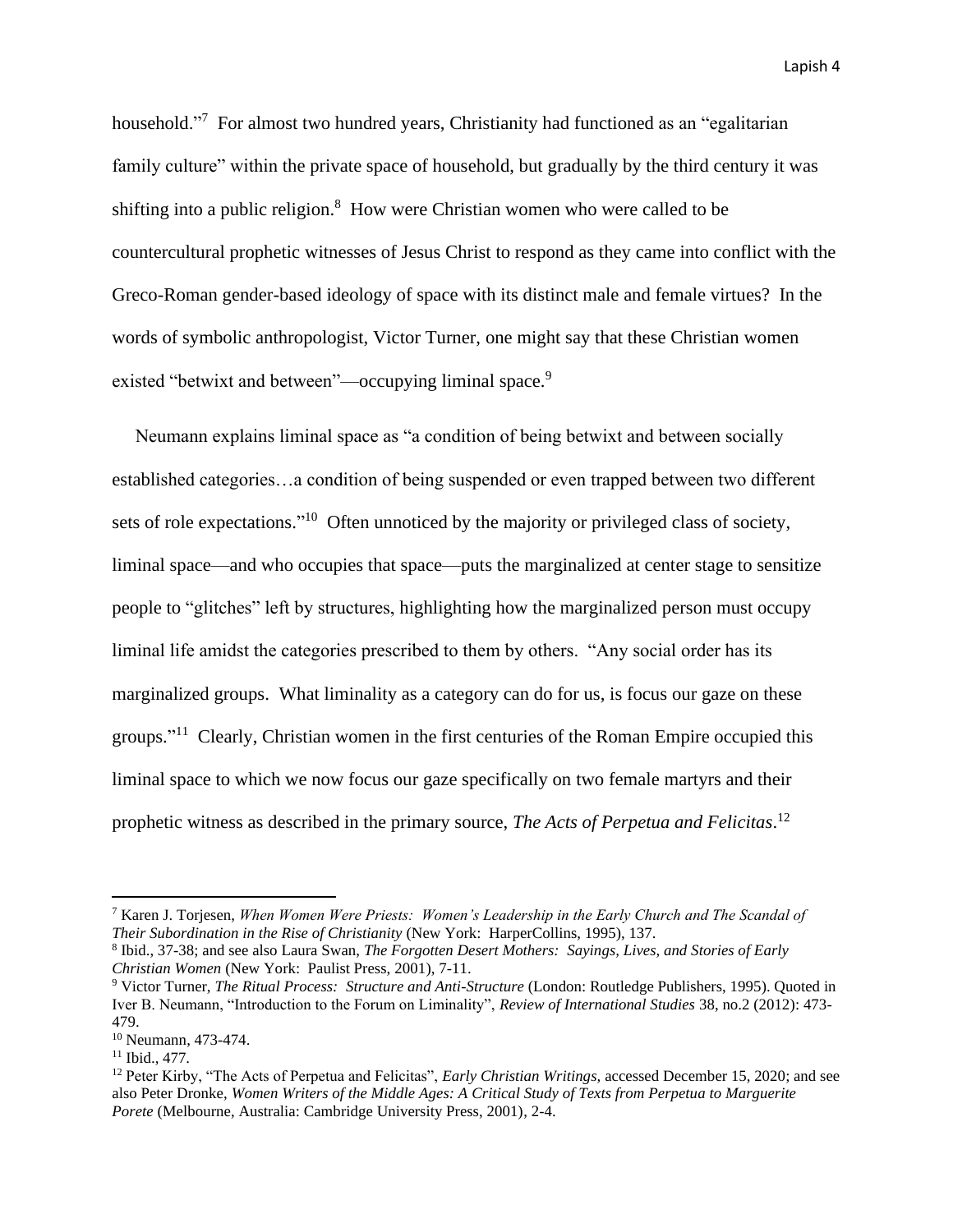### Martyred Mothers: Perpetua and Felicitas

 The *Acts of Perpetua and Felicitas* is a primary source of ancient Christian literature, originally penned in Latin; the redactor might have been Tertullian.<sup>13</sup> As the first extant diary authored by a Christian woman, the genre is considered a hagiographic *passio,* a martyr story, which includes Perpetua's diary (sections 3-10), giving her account of the days leading up to her martyrdom. 14 As a historical literary work, ancient readers and listeners understood the *passio* to be a story of faith intended to strengthen believers and to bear witness to unbelievers. <sup>15</sup> The *Acts of Perpetua and Felicitas* was the most famous martyrdom story of the first centuries of Christianity; it was preserved, translated, read, and transmitted from generation to generation.<sup>16</sup>

 In his history of spirituality book, Gerald Sittser begins with Christian martyrs as examples of what it means to "seek, know, and experience God, which captures the essential meaning of 'spirituality."<sup>17</sup> The female martyrs, Perpetua and Felicitas, demonstrate this spirituality in the midst of the early third century persecution for conversion to Christianity which broke out in Carthage, North Africa under emperor Septimius Severus. "Witness and martyrdom became, over time, virtually synonymous, for Christian witness often led to death, which in turn allowed for greater witness."<sup>18</sup> The witness of martyrdom, like no other, poignantly reveals the liminal space between life and death—physically, emotionally, and spiritually—betwixt and between heaven and earth.

<sup>&</sup>lt;sup>13</sup> Justo L. Gonzalez, *The Story of Christianity: The Early Church to Present Day (Peabody, MA: Prince Press,* 2001), 83.

 $14$  Dronke, 2-4.

<sup>15</sup> Jennifer A. Clarke and Liz Clarke, preface to *Perpetua's Journey: Faith, Gender, and Power in the Roman Empire* (New York: Oxford University Press, 2018), xi-xiii. <sup>16</sup> Gonzalez, 83.

<sup>17</sup> Gerald L. Sittser, *Water From a Deep Well: Christian Spirituality From Early Martyrs to Modern Missionaries*  (Downers Grove, IL: IVP Books, 2007), 18.

<sup>18</sup> Ibid., 33.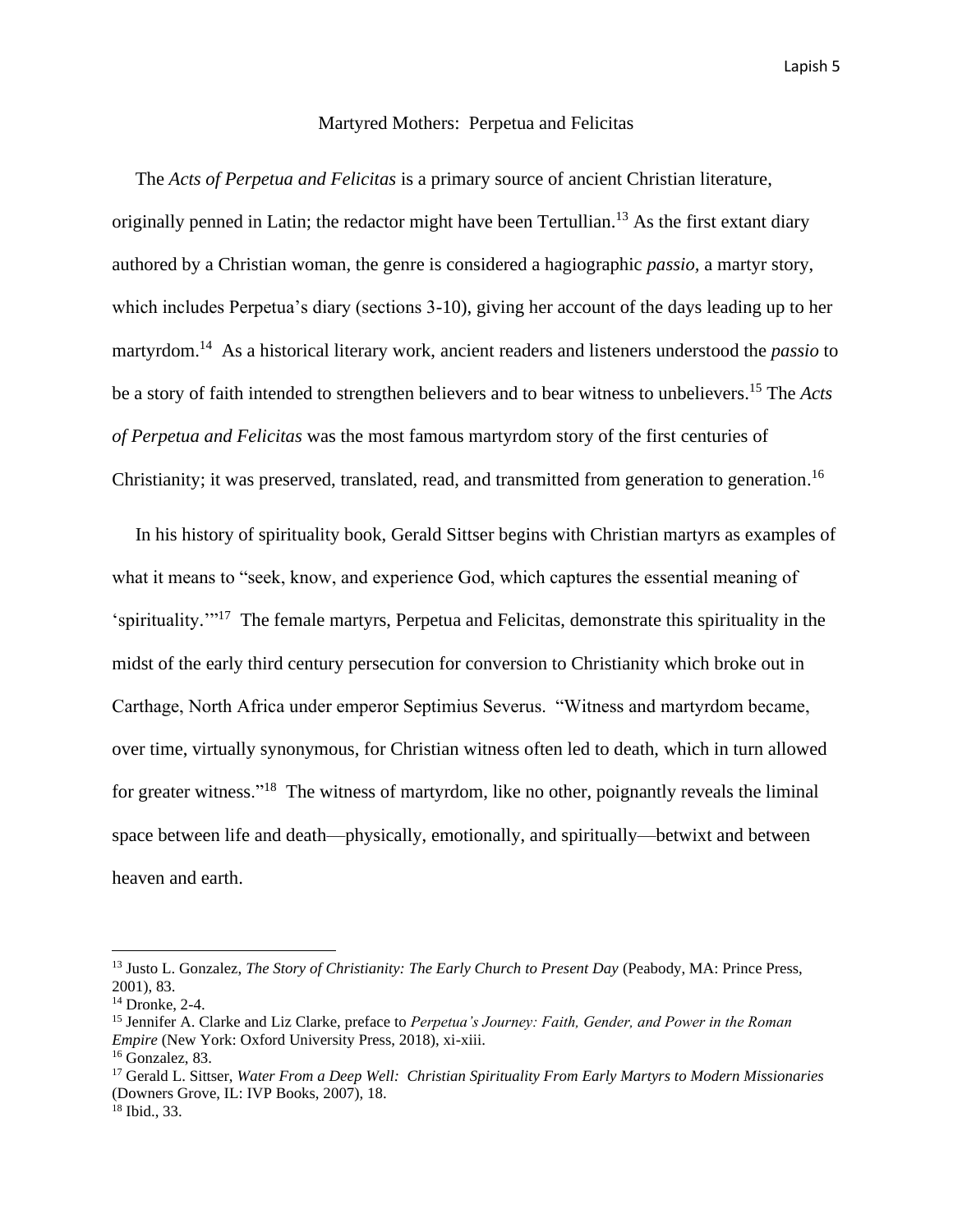Rea and Clarke illuminate that "What makes this work unique and worthy of consideration is that it offers us insight into the female perspective on the complex relationship between power and gender in antiquity."<sup>19</sup> As women in Greco-Roman society, female martyrs pushed the boundaries of honor from their private domestic lives to the public spectacle of shame in the amphitheater. United by their Christian faith, these two Roman African women also pushed the liminal categories of class: Perpetua was a "well-to-do woman" of nobility, and Felicitas was a slave, according to Gonzalez.<sup>20</sup> Theirs is a story of resistance, advocacy, and civil disobedience.<sup>21</sup>

 The words of Felicitas capture the spirituality in which martyrdom was interpreted in the early third century. Being pregnant at the time of her arrest, Felicitas prayed that her life would not be spared so that she would join Perpetua and three others in martyrdom together as "fellow travelers on the same road of hope."<sup>22</sup> Their prayers were answered in her eighth month of pregnancy as she travailed in prison, groaning with pain in childbirth. The jailers mockingly asked how she expected to face wild beasts in the arena. Felicitas replied: "Now my sufferings are only mine. But when I face the beasts there will be another who will live in me and will suffer for me since I shall be suffering for him."<sup>23</sup> Felicitas' words are not those of a submissive slave woman, but powerful ones spoken to men communicating her identity with Christ's suffering as her identity shifts from pregnant mother to prophetic witness in this liminal space. In contrast with the natural suffering women face in childbirth, she related that the one *in* her would suffer *for* her as *she* suffered for him in unitive love. She honorably suffered in this space

<sup>19</sup> Rea and Clarke, xi.

 $20$  Gonzalez, 83.

<sup>21</sup> Rea and Clarke, xi.

 $22$  Kirby, 15.

<sup>&</sup>lt;sup>23</sup> Gonzalez, 84.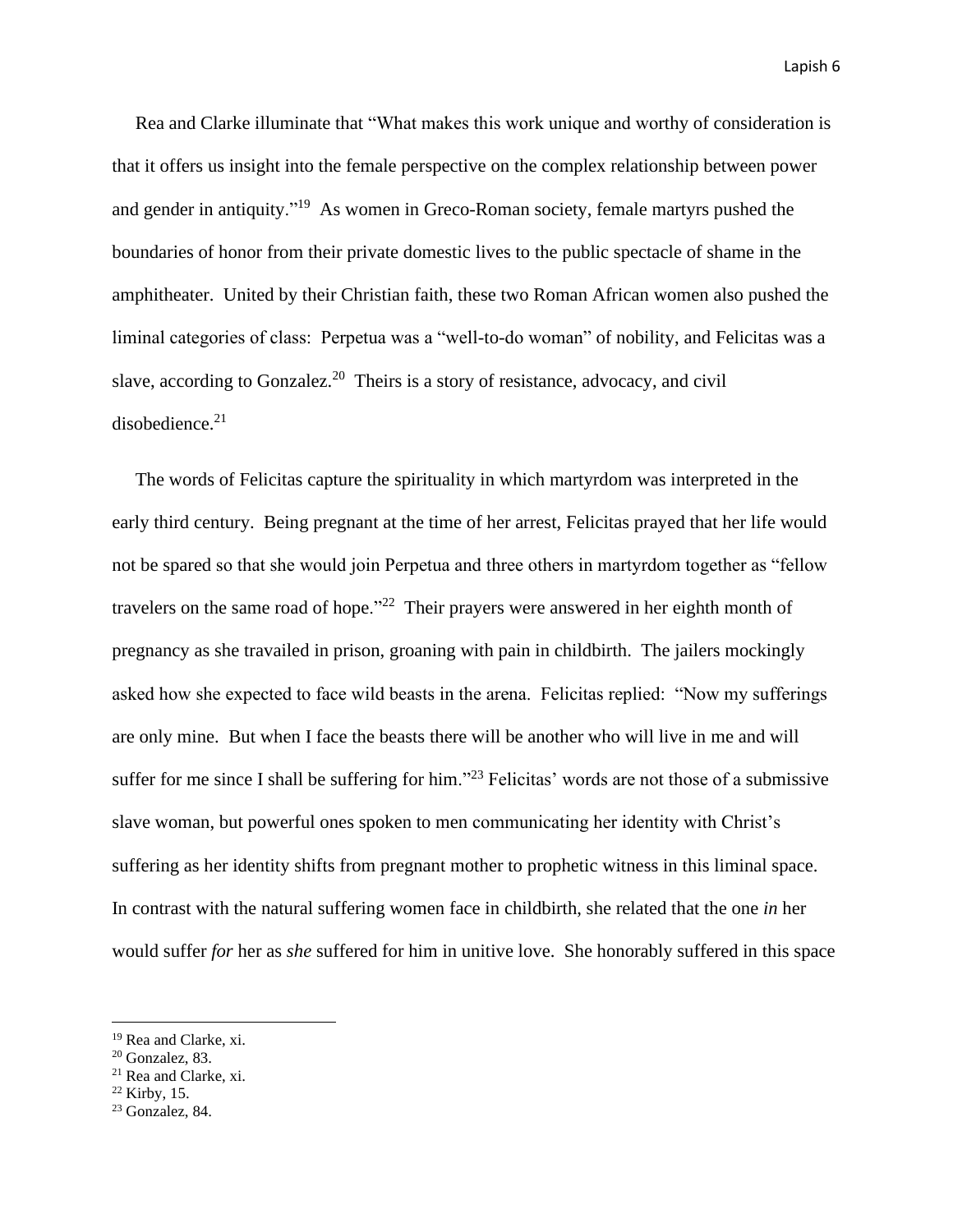leading from death to life transformed from a slave woman in Roman society to a woman forever free in heaven. Rejoicing, Felicitas occupied the transitional rituals of liminal space in birth, childbearing, and death as she "came now from blood to blood, from the midwife to the gladiator to wash after her travail in a second baptism."<sup>24</sup> The prophetic dissenting voice of Felicitas revealed the transcendent voice of a co-suffering God. Ironically over two hundred years later, during the formation of Christian orthodoxy, the patriarchal Church void of female collaboration "declared the idea that the divine nature could suffer as 'vain babblings' and condemned those who believed it" at the Council of Chalcedon in A.D. 451.<sup>25</sup>

 Perpetua was a 22-year-old, nobly born, honorably wed, woman of wealth who was nursing her infant son at the time of her martyrdom in 203 A.D.<sup>26</sup> Her recent conversion directly violated the imperial edict of Septimius Severus given the year before which resulted in increased local persecution aimed at new converts. From the start, Perpetua advocates for her right to be a Christian, and later she used rational arguments for better conditions on behalf of her fellow Christian inmates, something illegal for Roman women to do; this earned her the respect of the male authorities.<sup>27</sup>

 Perpetua's conversion as a prominent woman threatened the public honorability of her family. <sup>28</sup> *The Acts of Perpetua and Felicitas* records the tears of fatherly love imploring her to recant her faith and consider their family and her infant son to no effect. Perpetua's voice is

<sup>24</sup> Kirby, 18.

<sup>&</sup>lt;sup>25</sup> Glen M. Penner, *In the Shadow of the Cross: A Biblical Theology of Persecution and Discipleship (Bartlesville,* OK: Living Sacrifice Books, 2004), 88.

 $26$  Dronke, 1.

<sup>27</sup> Rea and Clarke, xi.

<sup>28</sup> Gonzalez, 83; see also Sittser, 37.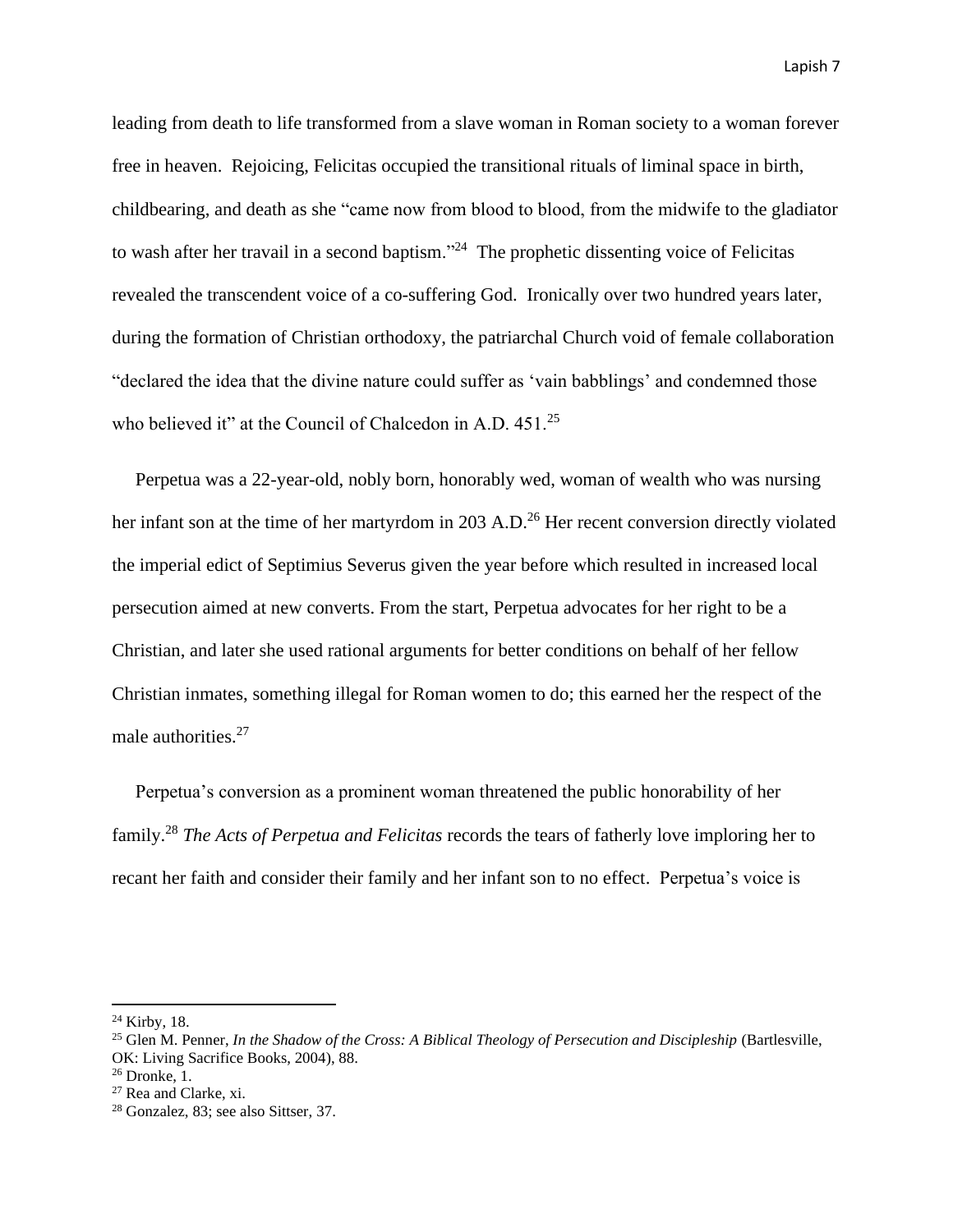authentic. She freely lamented her baby's loss, her father's pain, and her family's shame, yet she was steadfast in her faith.<sup>29</sup>

 Perpetua records several mystic experiences in the days preceding her martyrdom. One vision she received was a ladder leading to a garden with a shepherd welcoming her which she interpreted as death, having "no hope any longer in this world."<sup>30</sup> She relates several other dreams and visions of "gulfs", "edges", "doors", and "rugged and winding places"—all liminal spaces—which drove her to pray and brought comfort in this period of waiting for death. As the day of the "games" neared, her words reflected joy, grace, and confident peace. Interestingly, in her final vision before her death, Perpetua is preparing to fight in a wrestling match with an Egyptian gladiator, and she states, "And I was stripped naked, and I became a man."<sup>31</sup> Perpetua's continual resistance to male authority even in this statement seems to push the social boundaries of gender, transcending ancient ideas about women's minds and bodies, and perhaps a defiance of shame-based norms of honor for women.<sup>32</sup> Perpetua's last words spoken as she awoke from this final vision sound resolute and courageous: "I understood that I should fight, not with beasts but against the devil; but I knew mine was the victory."<sup>33</sup>

 The narrative of the martyrdom continues through the voice of eyewitnesses who attest to Perpetua's steadfastness, expressing that she advocated with boldness that this group of believers could share in a last meal together: a final "Love-Feast" of this band of men and women, slave and free, mentor and catechumens. In this hagiographical account, the narrator describes their ascent to death like a wedding:

<sup>32</sup> Rea and Clarke, xiv.

<sup>29</sup> Kirby, 3.

 $30$  Ibid., 4.

<sup>31</sup> Ibid., 10.

 $33$  Kirby, 10.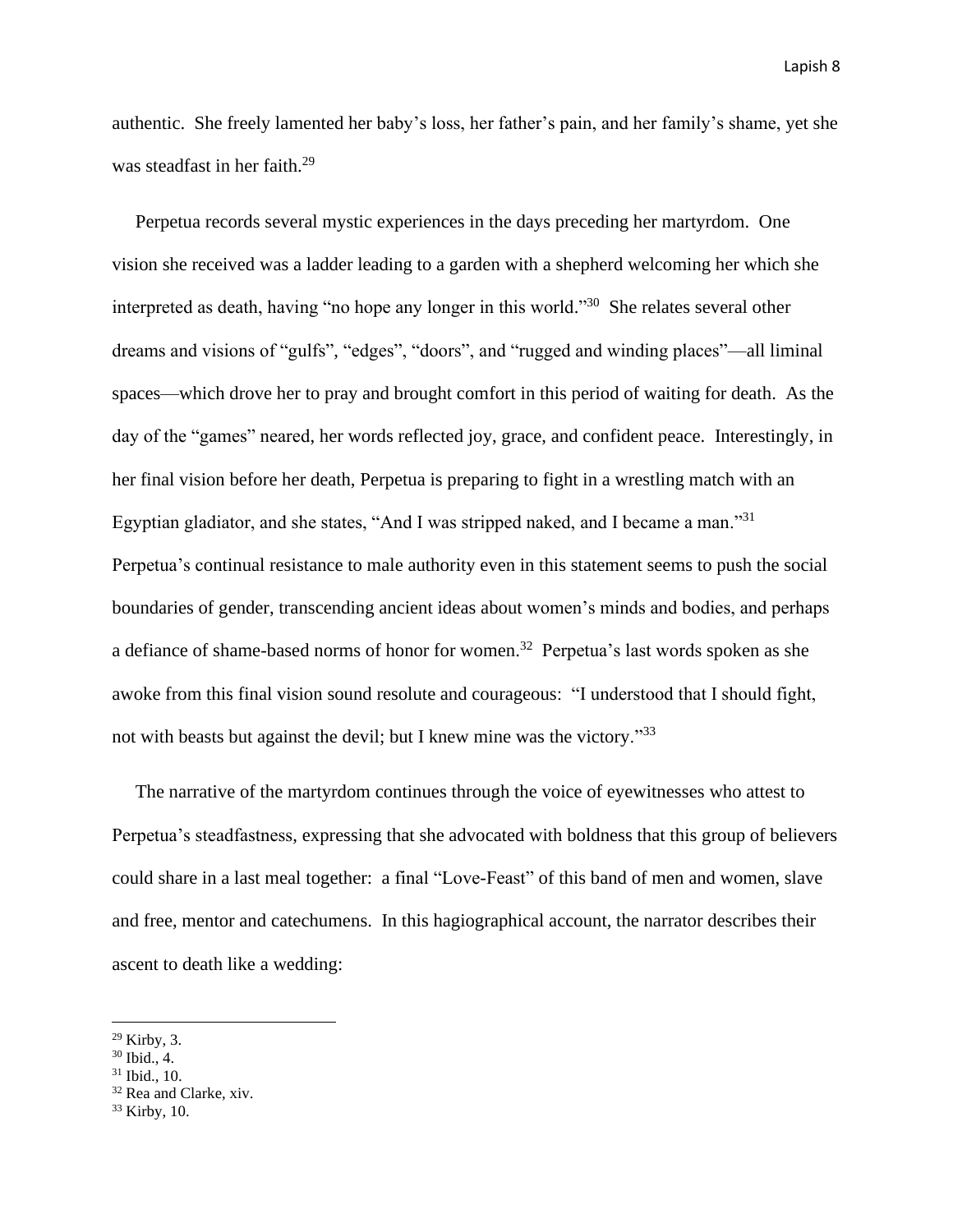Now dawned the day of their victory, and they went forth from the prison into the amphitheater as it were into heaven, cheerful and bright of countenance; if they trembled at all, it was for joy not for fear. Perpetua followed behind, glorious of presence, as a true spouse of Christ, and darling of God; at whose piercing look all cast down their eyes.<sup>34</sup>

Perpetua and Felicitas were stripped naked and attacked by beasts and lastly, a savage cow. After Perpetua was hit and thrown into the air, she was reported to have encouraged her brother and catechumen, "Stand fast in the faith, and love you all one another, and be not offended because of our passion."<sup>35</sup> Perpetua sang a psalm, rejoicing in the honor of sharing in the Lord's sufferings.<sup>36</sup> Bleeding, Perpetua and Felicitas stood together with solidarity in the arena, shared a final kiss of peace, and died by the sword.<sup>37</sup>

 "The story of Perpetua's martyrdom, perhaps the most famous of all early martyr stories, illustrates how firmly Christians resisted the encroachment of Roman culture."<sup>38</sup> Perpetua's resistance was subversive, challenging the majority perspective of patriarchal society that honorability in public space was male space, that virtues of strength, courage and justice characterized only men.<sup>39</sup> She freely and prophetically exhorted her brothers in Christ to love and steadfastness in that public space. Singing a psalm, Perpetua gives speech to the reality of her experience as the common theme of her prophetic spiritual forerunners in their struggle toward justice as the psalms "insist upon equity, power, and freedom enough to live one's life humanely" in the context of the present culture.<sup>40</sup> Perpetua's witness was a way of turning

<sup>34</sup> Ibid., 18.

<sup>35</sup> Ibid., 20.

<sup>36</sup> Sittser, 38.

<sup>37</sup> Gonzalez, 84.

<sup>38</sup> Sittser, 37.

 $39$  Torjesen, 116.

<sup>40</sup> Walter Brueggemann, *The Spirituality of the Psalms* (Minneapolis: Fortress Press, 2002), 73.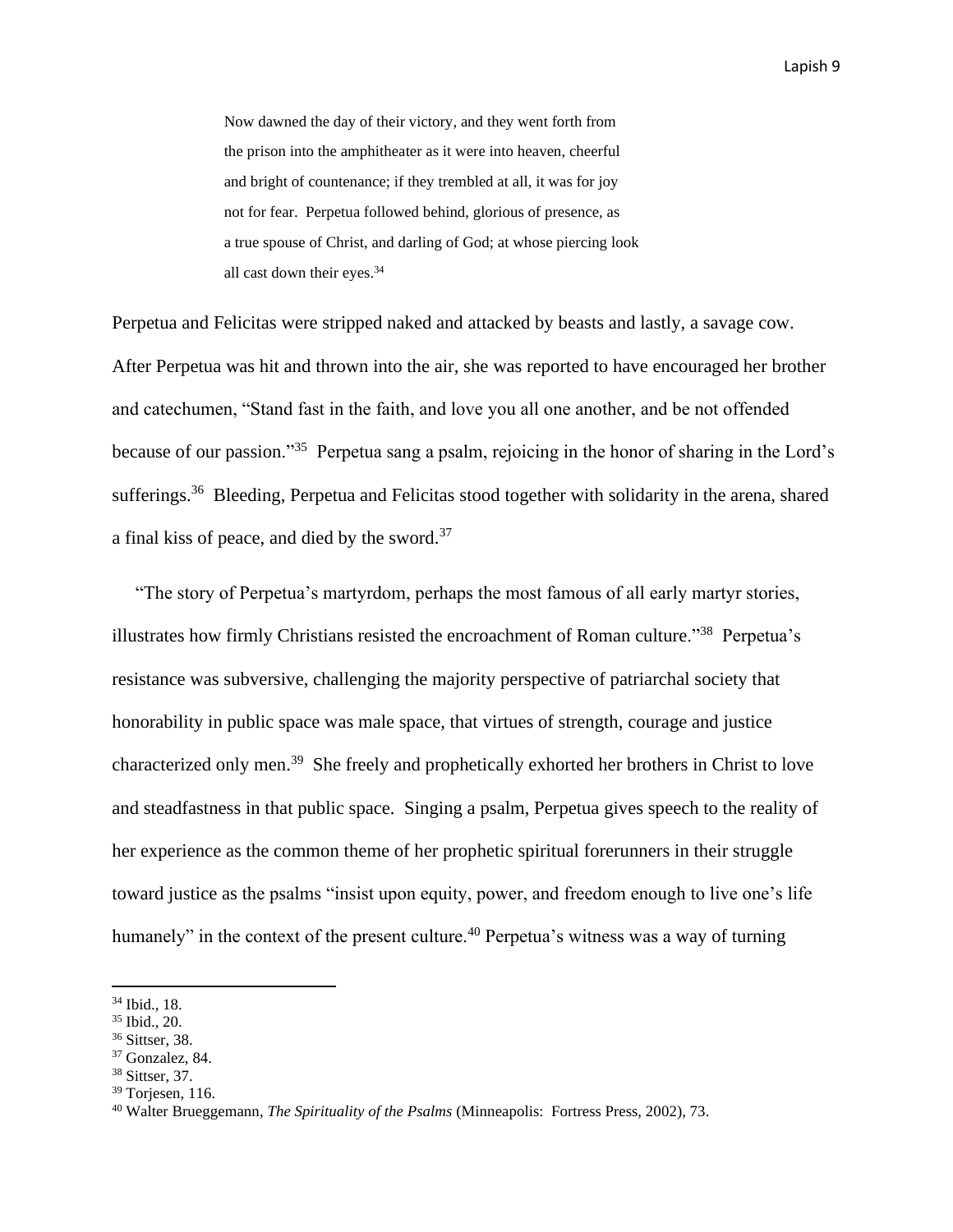Roman cultural values upside down. Her resistance shamed what was considered honorable in patriarchal society while she was honored to endure the shame which Jesus suffered in death. Since she was a matron, her defiance confronted the aristocratic class with a visual witness of the beloved community as Felicitas, a slave woman, and Perpetua shared the Christian "kiss of peace" in the center stage of amphitheater, even as "the people shuddered, seeing one a tender girl, the other her breasts yet dripping from her late childbearing."<sup>41</sup> This emotional effect on the crowd was an unusual sentiment, given the recreational purpose of the "games", to be spectators of torturous death. Perpetua and Felicitas, along with their small band of brothers that day, beautifully represented the new humanity, the household of faith, where "there is no Jew or Greek, slave or free, male or female; for you are all one in Christ Jesus."<sup>42</sup> They did so amidst the cloud of witnesses in the Roman amphitheater in 203 A.D.

# Concluding Thoughts

 Glimpses into the liminal space of the martyrdom of Perpetua and Felicitas reveal a prophetic public witness which served both to strengthen persecuted followers of Jesus and to grow the Church so much so that Tertullian claimed that "the blood of the martyrs is the seed [of the church]."<sup>43</sup> Rodney Stark asserts that what contributed most to the rise of Christianity was not its teachings or behavioral demands since pagan teachings also required sacrifice and worship, but rather, it was how these doctrines incarnated the flesh of its followers, as they loved one another, motivated by the God who loves them. $44$  In Roman society, a deity of love was an entirely new concept since classical philosophers "regarded mercy and pity as pathological

<sup>41</sup> Kirby, 20.

<sup>42</sup> Galatians 3:28 NIV.

<sup>43</sup> Olson, 83.

<sup>44</sup> Rodney Stark, *The Rise of Christianity: How the Obscure, Marginal Jesus Movement Became the Dominant Religious Force in the Western World in a Few Centuries* (Princeton, NJ: Princeton University Press, 1996), 211.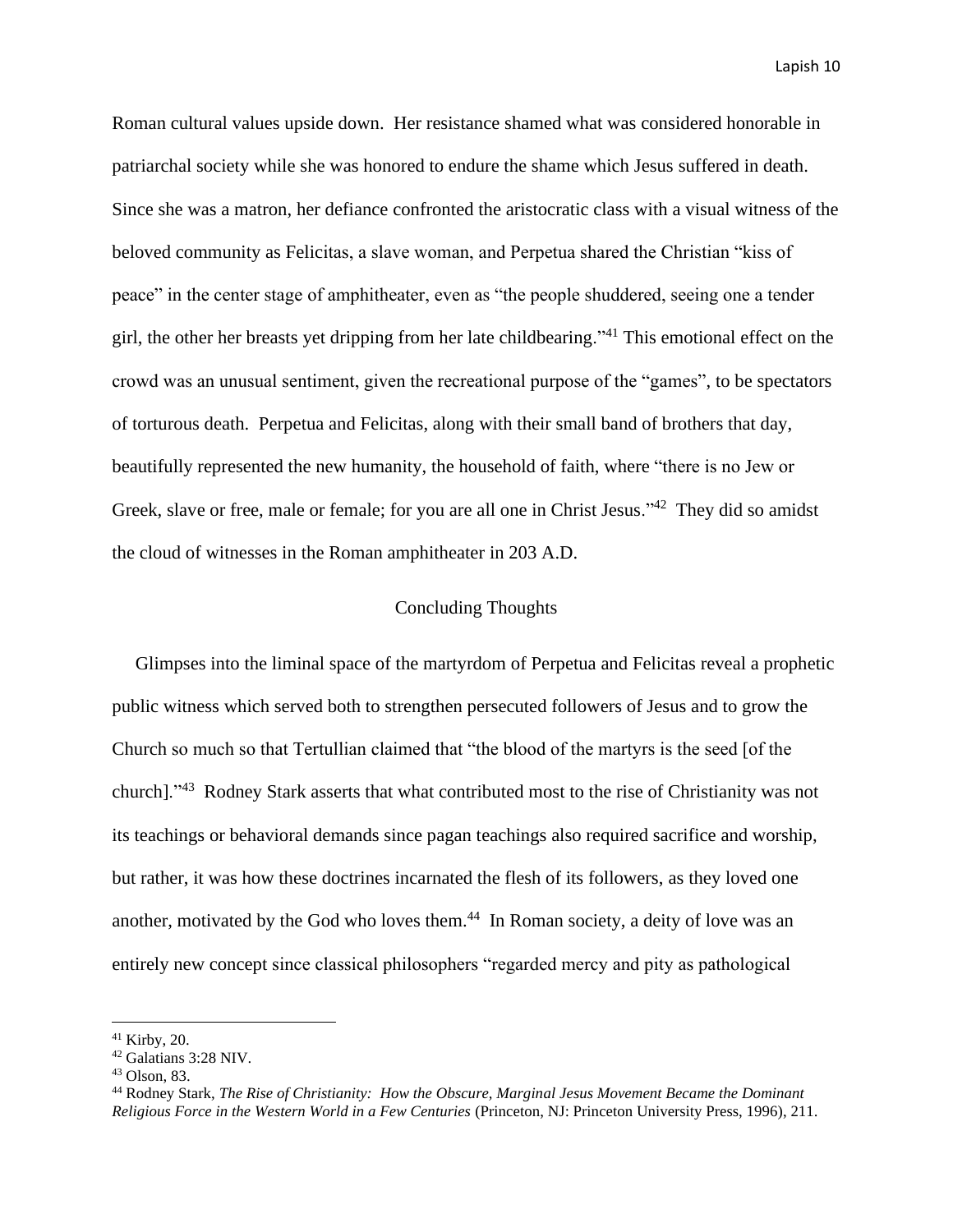emotions—defects of character to be avoided by all rational men."<sup>45</sup> In a culturally and religiously diverse Greco-Roman world, these female martyrs upended it, prophetically witnessing to an alternative kingdom culture of love where all were welcome regardless of gender, ethnicity, and social class. Barton relates, "Above all, Christianity brought a new conception of humanity to a world saturated with capricious cruelty and the vicarious love of death."<sup>46</sup> Perpetua and Felicitas displayed their humanity subversively, thereby condemning both the cruelties of the Roman games and the spectators. Through martyrdom, these female voices birthed a radical vision for a new humanity of love, mercy, and justice, a virtuous spirituality, emotionally enfleshing divine love for all people, defying the numbness of the Greco-Roman world with the heartache of God.

 No doubt the stories of Perpetua and Felicitas later inspired the ensuing generations of women fleeing the compromising patriarchal Church for freedom in liminal space of desert, <sup>47</sup> as a protesting agape countermovement of bloodless martyrs outnumbering the desert fathers two to one.<sup>48</sup> Unfortunately, few of their stories are told either, even now. In the battle for language and voice today, we must amplify the stories of our Christian foremothers so that, as Brueggemann says, "a new community may arise" that will penetrate the numbness of church history.<sup>49</sup> Our female stories, like theirs, are the prophetic dissenting voices which cry out the ache of God in this present desert space, thirsting for a spirituality of divine love.

<sup>45</sup> Ibid., 211-212.

<sup>46</sup> Ibid., 214.

<sup>47</sup> Basil Pennington, preface to *The Desert Fathers,* trans. Helen Waddell (New York: Vintage Books, 1998), xvixvii.

<sup>48</sup> Swan, 3.

<sup>49</sup> Brueggemann, *The Prophetic Imagination*, 55.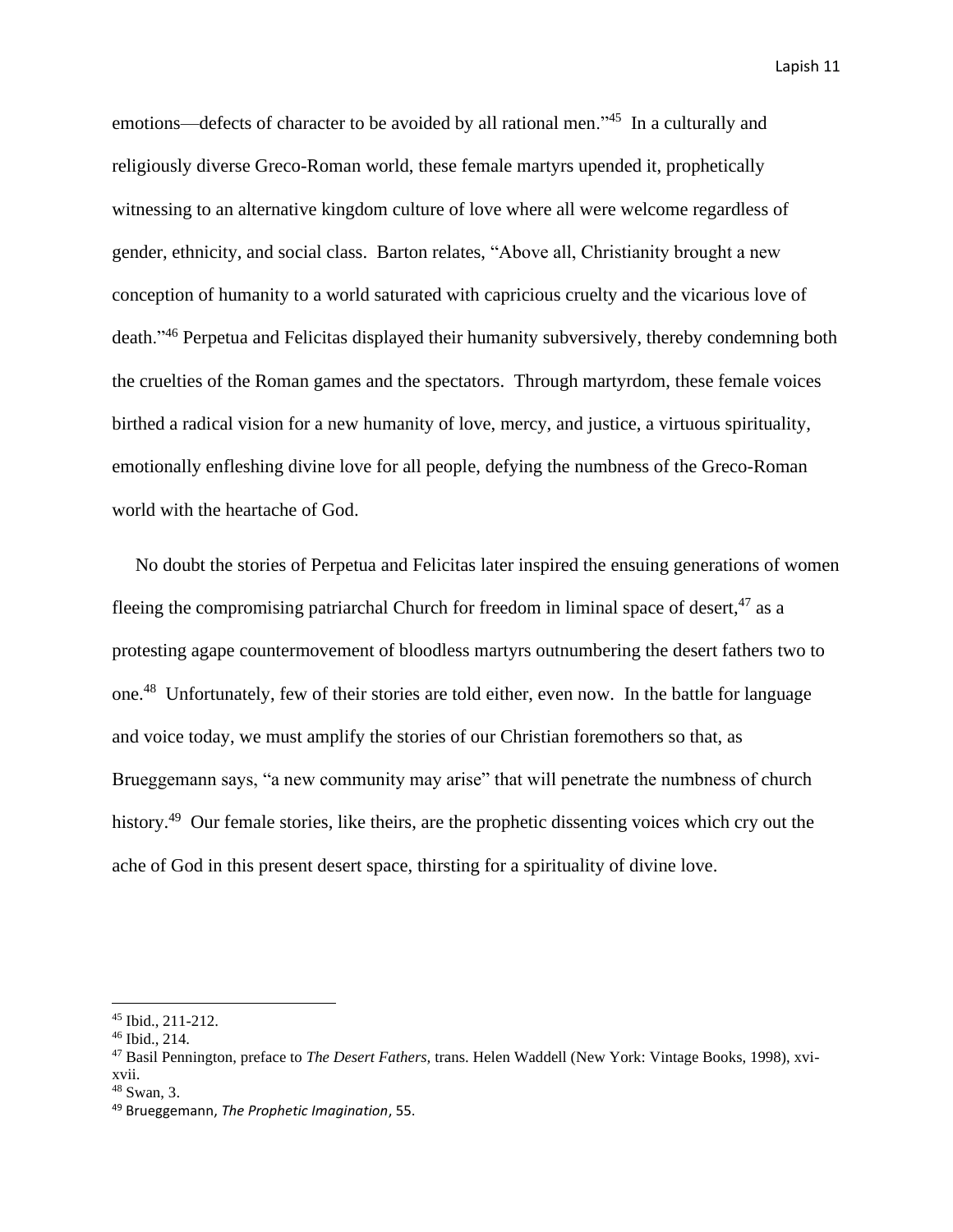### Bibliography

- Brueggemann, Walter. *The Prophetic Imagination*. Minneapolis: Fortress Press, 2012.
- Brueggemann, Walter. *Spirituality of the Psalms.* Minneapolis: Fortress Press, 2002.
- Corley, Kathleen E. *Private Women , Public Meals: Social Conflict in the Synoptic Tradition.*

Peabody, MA: Hendrickson Publishers, 1993.

- Dronke, Peter. *Women Writers of the Middle Ages: A Critical Study of Texts from Perpetua to Marguerite Porete.* Melbourne, Australia: Cambridge University Press, 1984.
- Gonzalez, Justo L. *The Story of Christianity: The Early Church to Present Day.* Peabody, MA: Prince Press, 2001.
- Kirby, Peter. "Acts of Perpetua and Felicitas." *Early Christian Writings.* 2020. Accessed December 15, 2020. [Acts of Perpetua and Felicitas \(earlychristianwritings.com\)](http://www.earlychristianwritings.com/text/perpetua.html).
- Neumann, Iver B. "Introduction to the Forum on Liminality." *Review of International Studies,* Vol. 38, no. 2, 2012, pp. 473-479, [www.jstor.org/stable/41485558.](http://www.jstor.org/stable/41485558) Accessed December 9, 2020.
- Penner, Glenn M. *In the Shadow of the Cross: A Biblical Theology of Persecution and Discipleship.* Bartlesville, OK: Living Sacrifice Books, 2004.
- Pennington, M. Basil, preface to *The Desert Fathers.* Trans. Helen Waddell. New York: Vintage Books, 1998.